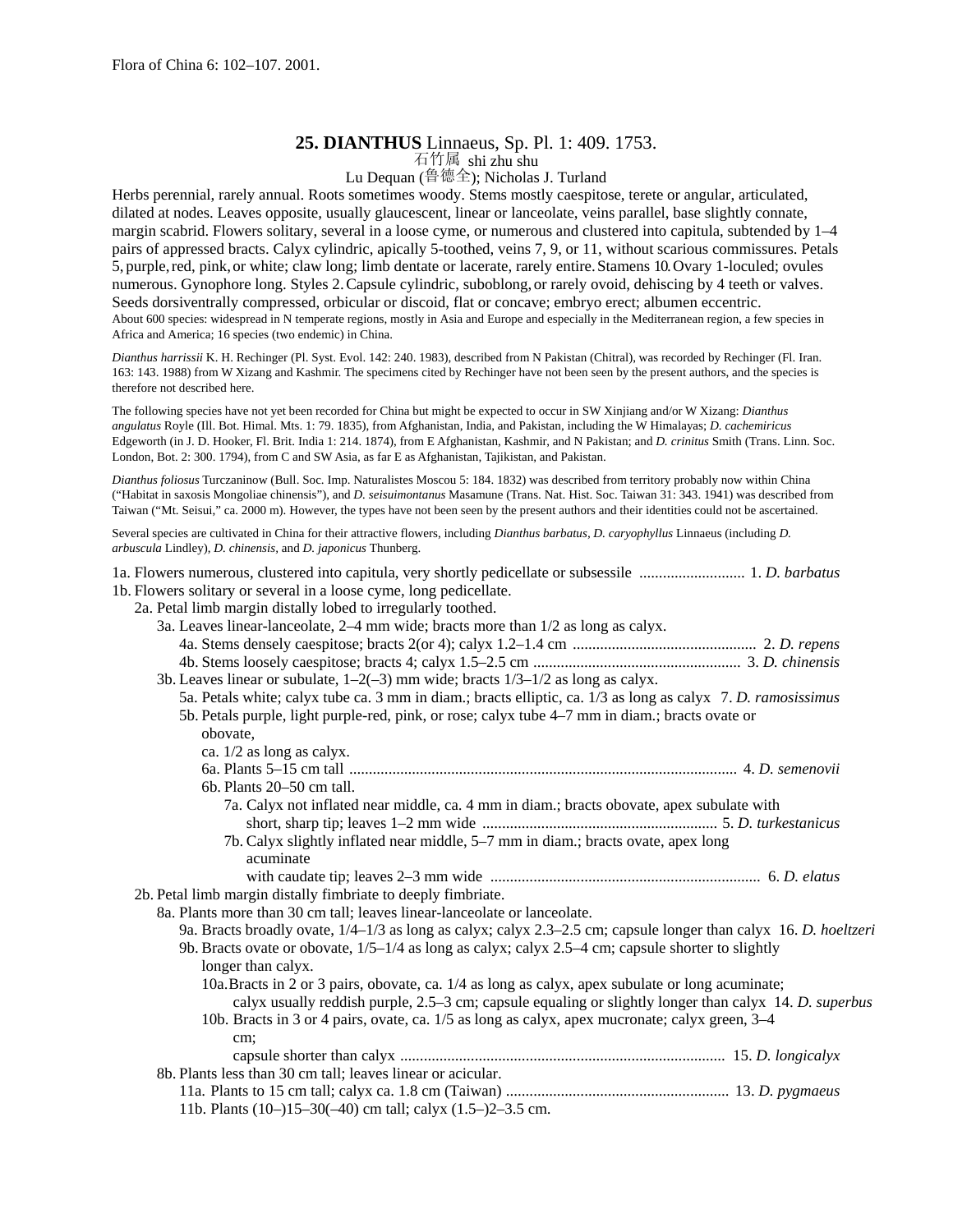12a. Petals dark red, yellow-brown, or pink.

- 13a. Petals dark red or yellow-brown; bracts in 2 pairs, oblong-elliptic, 1/5–1/4 as long as calyx ................................................................................................... 10. *D. soongoricus* 13b. Petals pink; bracts in 3 or 4 pairs, ovate, 1/4–1/3 as long as calyx ............. 11. *D. orientalis*
- 12b. Petals white, rarely pale rose or claw pink.
	- 14a. Petal limb fimbriate for less than 1/4 its length (Taiwan) ......................... 12. *D. palinensis* 14b. Petal limb fimbriate for at least 1/3 its length (Xinjiang).
		- 15a. Petal limb adaxially hairy, fimbriate for ca. 1/3 its length; bracts 1/4–1/3 as long
			- as calyx; leaves acicular, basal ones densely fascicled ........................ 8. *D. acicularis*
		- 15b. Petal limb glabrous, fimbriate for ca. 1/2 its length; bracts 1/3–1/2 as long as

calyx; leaves linear, basal ones not densely fascicled .................. 9. *D. kuschakewiczii*

**1. Dianthus barbatus** Linnaeus var. **asiaticus** Nakai, Tyosen-Syokubutsu 143. 1914.

#### 头石竹 tou shi zhu

Herbs perennial, 30–60 cm tall, glabrous. Stems erect, angular. Leaves lanceolate,  $4-8 \times ca$ . 1 cm, midvein prominent, base attenuate into a sheath, apex acute. Flowers numerous, clustered into capitula; pedicel very short or obscure; bracts 4, ovate, equaling or slightly longer than calyx, margin membranous, denticulate, apex caudate. Calyx tubular, ca. 1.5 cm; teeth sharply pointed. Petals purple-red, spotted with white; claw long; limb ovate, throat bearded, apex toothed. Stamens slightly exserted. Ovary suboblong. Styles linear. Capsule ovoid-suboblong, ca. 1.8 cm, 4-valved for ca. 1/2 its length. Seeds brown, compressed ovoid, smooth. Fl. and fr. May–Oct.

Broad-leaved forests, forest margins. E and S Jilin [N Korea, Russia (Far East)].

*Dianthus barbatus* var. *barbatus,* which is restricted to Europe as a native plant, is cultivated for ornament in China. It differs from var. *asiaticus* in being stouter, with broader, thicker leaves, and larger, more numerous flowers.

#### **2. Dianthus repens** Willdenow, Sp. Pl. 2: 681. 1799.

簇茎石竹 cu jing shi zhu

*Dianthus chinensis* Linnaeus subsp. *repens* (Willdenow) Voroschilov.

Herbs perennial, to 30 cm tall, glabrous, rarely stems pilose and scabrid. Stems numerous, densely caespitose. Leaves pendent, linear-lanceolate,  $3-5$  cm  $\times$  2-3 mm, soft, midvein prominent, base attenuate, apex acuminate. Flowers 1 or 2, terminal, 2–2.5 cm in diam.; bracts 2(or 4), ovate, slightly shorter than or subequaling calyx, apex subulate. Calyx sometimes purplish, cylindric,  $1.2-1.4$  cm  $\times$  ca. 4 mm; teeth lanceolate, margin membranous, ciliate, apex sharply pointed. Petal claw 1.4–1.5 cm; limb purple-red, obovate-cuneate,  $1.2-1.3$  cm  $\times$  8–9 mm, adaxially shortly hairy, base dark purple ringed, caespitose long pilose, apex toothed. Gynophore ca. 1 mm. Capsule not seen. Fl. Jul–Aug.

Meadows at forest margins, mountain slopes, river banks, steppes. Nei Mongol [Russia (Far East, Siberia); North America].

*Dianthus repens* var. *scabripilosus* Y. Z. Zhao (Acta Sci. Nat. Univ. Intramong. 20(1): 110. 1989) was described from Nei Mongol. It differs only in having pilose, scabrid stems.

#### **3. Dianthus chinensis** Linnaeus, Sp. Pl. 1: 411. 1753.

### 石竹 shi zhu

*Dianthus amurensis* Jacques; *D. chinensis* var. *amurensis* (Jacques) Kitagawa; *D. chinensis* var. *dentosus* (Fischer ex Reichenbach) Debeaux; *D. chinensis* f. *ignescens* (Nakai) Kitagawa; *D. chinensis* var. *ignescens* Nakai; *D. chinensis* var. *jingpoensis* G. Y. Zhang & X. Y. Yuan; *D. chinensis* var. *liaotungensis* Y. C. Chu; *D. chinensis* var. *longisquama* Nakai & Kitagawa; *D. chinensis* var. *macrosepalus* Franchet ex L. H. Bailey; *D. chinensis* var. *morii* (Nakai) Y. C. Chu; *D. chinensis* var. *subulifolius* (Kitagawa) Y. C. Ma; *D. chinensis* var. *sylvaticus* W. D. J. Koch; *D. chinensis* var. *trinervis* D. Q. Lu; *D. chinensis* subsp. *versicolor* (Fisher ex Link) Voroschilov; *D. chinensis* var. *versicolor* (Fisher ex Link) Y. C. Ma; *D. dentosus* Fischer ex Reichenbach; *D. fischeri* Sprengel; *D. morii* Nakai; *D. sequieri* Chaix; *D. sequieri* var. *dentosus* (Fischer ex Reichenbach) Franchet; *D. subulifolius* Kitagawa; *D. subulifolius* f. *leucopetalus* Kitagawa; *D. versicolor* Fisher ex Link; *D. versicolor* f. *leucopetalus* (Kitagawa) Y. C. Chu; *D. versicolor* var. *subulifolius* (Kitagawa) Y. C. Chu.

Herbs perennial, 30–50 cm tall, glabrous. Stems laxly caespitose, erect, distally branched. Leaves linearlanceolate,  $3-5$  cm  $\times$  2-4 mm, midvein prominent, base slightly narrowed, margin entire or denticulate, apex acuminate. Flowers solitary or several in cymes; pedicel 1–3 cm; bracts 4, ovate, ca. 1/2 as long as calyx, margin membranous, ciliate, apex long acuminate. Calyx cylindric,  $1.5-2.5$  cm  $\times$  0.4-5 mm, striate; teeth lanceolate, ca. 5 mm, margin ciliate, apex sharply pointed. Petals 1.6–1.8 cm; limb bright red, purple-red, pink, or white, obovate-triangular, 1.3–1.5 cm, throat spotted and laxly bearded, apex irregularly toothed. Stamens exserted; anthers blue. Ovary suboblong. Styles linear. Capsule cylindric, surrounded by calyx, apex 4-toothed. Seeds black, compressed globose. Fl. May–Jun, fr. Jul– Sep.  $2n = 30^*$ .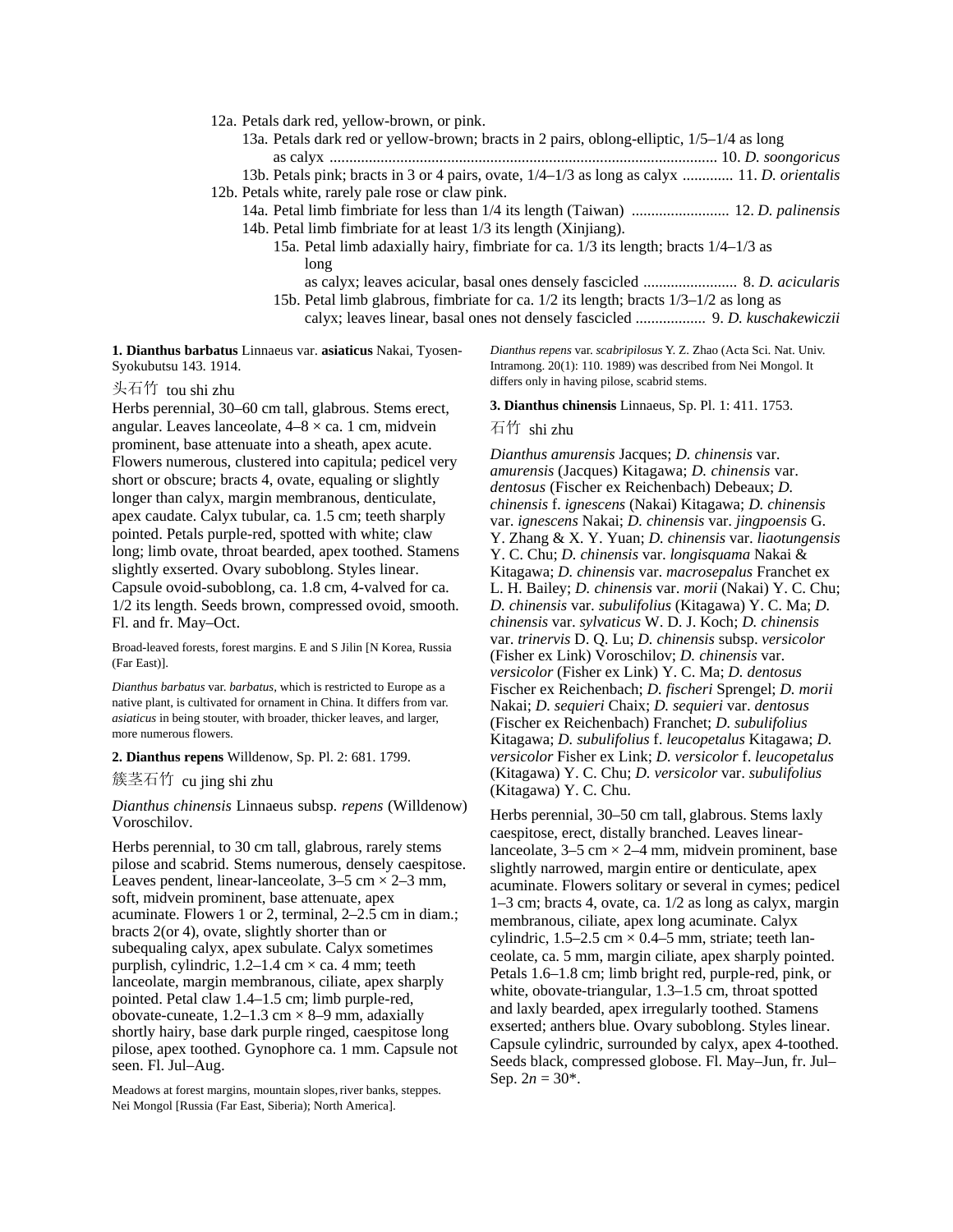Sandy forest margins, forest grasslands, scrub on mountain slopes, hillside grasslands, dry hillsides, sandy hill summits, valleys, rocky ravines, meadows, streamsides, mountain stream wetlands, mountain waterfalls, rocks, steppes, steppe sands, fixed dunes, seashores, also widely cultivated. Native in Gansu, Hebei, Heilongjiang, Henan, Jilin, Liaoning, Nei Mongol, Ningxia, Qinghai, Shaanxi, Shandong, Shanxi, and Xinjiang; naturalized in S China [Kazakhstan, Korea, Mongolia, Russia (Siberia, Far East); Europe].

*Dianthus chinensis* is a very variable species represented in China by both cultivated and wild plants. In FRPS, the species was divided into eight varieties (treated in synonymy here), all of them occurring as wild plants and var. *chinensis* also including the cultivated material. No key to the varieties was provided, and the features given in the diagnoses were not always parallel, making it almost impossible to identify any given plant to variety. Moreover, the plants cultivated as ornamentals comprise numerous cultivars. Further research is needed on the species in China and surrounding countries before a satisfactory infraspecific classification can be presented. In the present account, therefore, *Dianthus chinensis* is treated in the broadest sense.

The species is used medicinally.

**4. Dianthus semenovii** (Regel & Herder) Vierhapper, Sitzungsber. Kaiserl. Acad. Wiss., Math.-Naturwiss. Cl., Abt. 1, 107: 1147. 1898.

# 狭叶石竹 xia ye shi zhu

*Dianthus alpinus* Linnaeus var. *semenovii* Regel & Herder, Bull. Soc. Imp. Naturalistes Moscou 39: 531. 1866.

Herbs perennial, 5–15 cm tall. Stems numerous, densely caespitose, ascending. Leaves linear, 1.5–3 cm  $\times$  1–2 mm, 3–5-veined, base connate into a 1–2 mm sheath, apex acuminate. Flowers 1–4; bracts 4 or 6, leaflike, ovate, ca. 1/2 as long as calyx, apex sharply pointed. Calyx greenish or lilac, cylindric,  $1.5-1.9$  cm  $\times$ 4–5.5 mm; teeth lanceolate, apex acuminate. Petals purple-red,  $1.1-1.2$  cm  $\times$  7.5–8 mm, adaxially hairy, apex cristate toothed. Capsule not seen.

Grassy mountain slopes; 1300–1800 m. Xinjiang [Kazakhstan, Kyrgyzstan].

**5. Dianthus turkestanicus** Preobraschensky, Izv. Imp. Bot. Sada Petra Velikago 15: 366. 1915.

## 细茎石竹 xi jing shi zhu

*Dianthus versicolor* Fischer ex Link subsp. *turkestanicus* (Preobraschensky) Kozhevnikov.

Herbs perennial, 20–40 cm tall. Rhizome woody. Stems caespitose, branched, scabridulous. Leaves linear, 3–5  $cm \times 1-2$  mm, base connate into a 2-4 mm sheath, apex sharply pointed; basal leaves early withered; apical leaves usually subulate. Flowers solitary, sometimes 2 or 3, terminal; bracts 4 or 6, obovate, ca.  $8 \times 6$  mm, leathery, apex subulate with a short, sharp tip. Calyx cylindric,  $1.5-1.8$  cm  $\times$  ca. 4 mm, striate, glabrous or pubescent; teeth ciliate at margin, apex acute. Petal limb rose or purple, ca. 1 cm  $\times$  5 mm, adaxially shortly hairy, apex shallowly dentate. Ovary suboblong. Capsule cylindric, subequaling calyx, apex 4-valved.

Seeds black, compressed globose, ca. 2 mm in diam. Fl. Jul–Aug, fr. Sep.

Mountain slope grasslands; 1000–2000 m. N Xinjiang [Kazakhstan]. **6. Dianthus elatus** Ledebour, Fl. Altaic. 2: 136. 1830. 高石竹 gao shi zhu

Herbs perennial, 25–50 cm tall. Stems distally branched, scabrous or subglabrous. Leaves linear,  $2.5-4$  cm  $\times 2-3$ mm, base connate into a 1–2 mm sheath, margin scabrous, apex acute. Flowers 1 or 2, terminal; bracts (4 or)6(or 8), ovate, ca. 1/2 as long as calyx, apex long acuminate-caudate. Calyx cylindric, slightly inflated at middle,  $1.6-2$  cm  $\times$  5-7 mm; teeth ovate, margin membranous, ciliate, apex mucronate. Petals adaxially light purple-red or pink, abaxially yellowish green; limb  $0.8-1.2$  cm  $\times$  5–8 mm, adaxially hairy, apex irregularly toothed. Ovary oblong. Styles linear. Capsule shorter than calyx, apex 4-toothed. Fl. and fr. Jul–Aug. Mountain slopes; 1200–1800 m. N Xinjiang [Kazakhstan, Russia (W Siberia)].

**7. Dianthus ramosissimus** Pallas ex Poiret in Lamarck, Encycl. Suppl. 4: 130. 1816.

多分枝石竹 duo fen zhi shi zhu

Herbs perennial, 20–50 cm tall. Stems caespitose, erect, much-branched, slender, subglabrous or pilose. Leaves linear,  $1-4$  cm  $\times$  1-1.5 mm, base connate into a 1-2 mm sheath, margin slightly revolute, apex sharply pointed. Flower solitary, terminal; pedicel 1–2 cm; bracts 4(or 6), elliptic, ca. 1/3 as long as calyx, leathery, margin membranous, apex mucronate. Calyx cylindric, 1.2–1.4 cm  $\times$  ca. 3 mm; teeth triangular, margin membranous. Petals white; limb obovate,  $5-6 \times 3-3.5$ mm, throat pilose, apex irregularly toothed. Ovary suboblong. Styles linear. Capsule cylindric, ca. 1.5 cm  $\times$  3.5 mm, apex 4-valved. Fl. and fr. Sep.

Dry grassy slopes; 1100–1900 m. N Xinjiang [Kazakhstan, W Mongolia, Russia (W Siberia)].

**8. Dianthus acicularis** Fischer ex Ledebour, Fl. Ross. 1: 284. 1842.

针叶石竹 zhen ye shi zhu

Herbs perennial, 15–30 cm tall. Stems numerous, erect, simple or branched above, glabrous. Leaves acicular, 2–  $4(-6)$  cm  $\times$  0.3–1 mm, base connate into a sheath; basal leaves clustered. Flowers 1–3, terminal, fragrant; pedicel 1–3 cm; bracts 4, ovate or elliptic (outer pair) or obovate (inner pair), 1/4–1/3 as long as calyx, leathery, apex sharply pointed. Calyx cylindric,  $2-2.5$  cm  $\times$  3–5 mm; teeth lanceolate, apex sharply pointed. Petals white; limb elliptic or obovate, 1.2–1.5 cm, adaxially hairy, fimbriate for ca. 1/3 its length, fimbriae linear. Capsule cylindric, subequaling calyx. Seeds ca. 2 mm. Fl. and fr. Jun–Aug.

Rocky mountain slopes, floodlands, deserts; 500–1300 m. N Xinjiang [Kazakhstan, Russia (W Siberia); E Europe].

**9. Dianthus kuschakewiczii** Regel & Schmalhausen, Trudy Imp. S.-Peterburgsk. Bot. Sada 5: 244. 1877.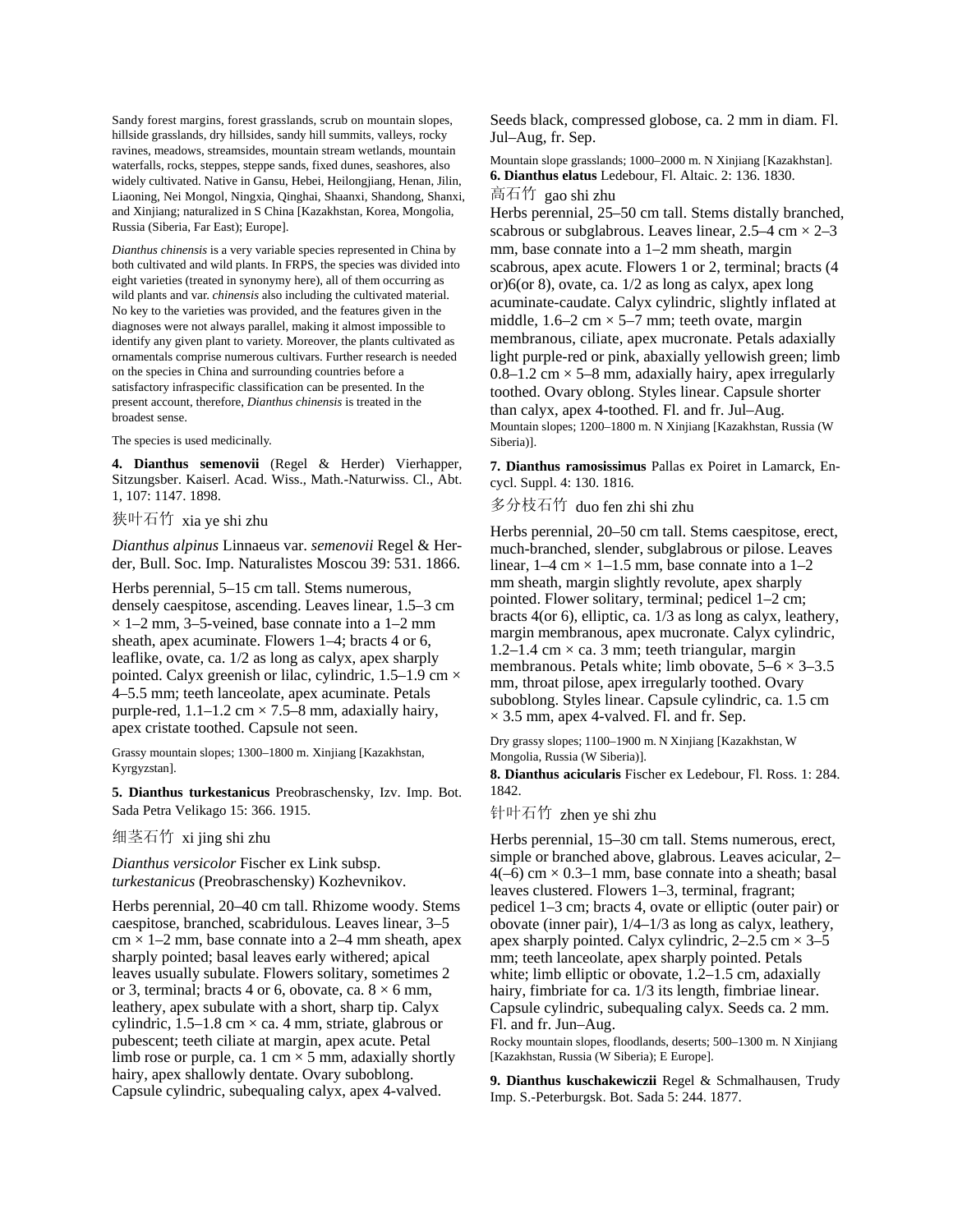## 长萼石竹 chang e shi zhu

Herbs perennial, 20–35 cm tall. Stems usually numerous, branched, glabrous. Leaves spreading, linear,  $2-8$  cm  $\times$  0.5–2 mm, flaccid, glabrous, midvein prominent, base connate into a ca. 1.5 mm sheath, apex acute. Flower solitary, terminal and lateral; bracts 4, oblong to elliptic (outer pair) or ovate-elliptic (inner pair), 1/3–1/2 as long as calyx, leathery, margin membranous, apex mucronate. Calyx cylindric, 2.5–3.5 cm  $\times$  3–4 mm; teeth lanceolate, margin narrowly membranous, apex acuminate. Petals white, rarely pale rose; limb oblong, glabrous, fimbriate for ca. 1/2 its length, fimbriae linear. Capsule not seen. Fl. Jun–Aug.

Forests, forest margin grasslands, mountain slopes, mire drainage margins, steppes; 600–2800 m. N Xinjiang [Kazakhstan].

**10. Dianthus soongoricus** Schischkin in Komarov, Fl. URSS 6: 899. 1936.

## 准噶尔石竹 zhun ga er shi zhu

#### *Dianthus crinitus* Smith subsp. *soongoricus* (Schischkin) Kozhevnikov.

Herbs perennial,  $(10-)15-30$  cm tall, subglabrous. Roots thick, woody. Stems caespitose, simple. Leaves linear,  $1-3$  cm  $\times$  0.5–1 mm, glabrous, apex sharply pointed. Flower solitary, terminal; bracts 4, oblongelliptic, 1/5–1/4 as long as calyx, margin membranous, apex acuminate, rarely mucronate. Calyx cylindric, 2–3  $\text{cm} \times 3-4$  mm; teeth lanceolate, apex sharply pointed. Petals dark red or yellow-brown; limb ca. 1 cm, fimbriate. Stamens shorter than petals. Ovary cylindric. Styles linear. Capsule cylindric, subequaling calyx. Seeds compressed ellipsoid, ca.  $3 \times 1.5$  mm, apex slightly emarginate. Fl. and fr. Jul–Aug.

Rocky mountain valley slopes, deserts, semideserts; 900–3200 m. N Xinjiang [Kazakhstan, W Mongolia].

**11. Dianthus orientalis** Adams in F. Weber & D. Mohr, Beitr. Naturk. 1: 54. 1805–1806.

### 沸裂石竹 sui lie shi zhu

*Dianthus fimbriatus* Marschall von Bieberstein (1808), not Lamarck (1779), nor Brotero (1805), nor Hohenacker (1833).

Herbs perennial, (10–)15–30(–40) cm tall. Roots thick, ca. 1 cm in diam., woody. Stems caespitose, erect, basally woody, distally branched, glabrous. Basal leaves caespitose, linear-subulate,  $1-4$  cm  $\times$  1–1.5 mm, stiff, midvein convex abaxially, base broadened, shortly membranous sheathed, margin revolute, apex sharply pointed; cauline leaves somewhat shorter than basal ones. Flowers solitary, rarely in cymes, terminal; pedicel ca. 1.5 cm; bracts 6 or 8, ovate, 1/4–1/3 as long as calyx, margin membranous, apex mucronate or long acuminate. Calyx slightly glaucous, cylindric, (1.5–)2– 2.5 cm  $\times$  4–5 mm, striate, glabrous; teeth lanceolate, margin membranous. Petals pink; claw long; limb

narrowly oblong,fimbriate for ca.1/2 its length. Stamens shorter than petals; anthers suboblong. Ovary suboblong. Styles linear. Capsule cylindric, slightly shorter than or equaling calyx, apex 4-toothed. Seeds black-brown, compressed suboblong,  $3-4 \times$  ca. 1.5 mm, broadly winged. Fl. May–Aug, fr. Aug–Sep.

Mountain slope grasslands, rocky areas, river banks, dry rocky deserts; 900–2200 m (Xinjiang), 3100–4100 m (Xizang). N Xinjiang, W Xizang [SW Asia].

The Chinese populations of *Dianthus orientalis* appear to be disjunct from the main range of the species and therefore deserve further study. Rechinger (Fl. Iran. 163: 155–166. 1988) recorded nine subspecies from SW Asia, ranging from Turkey to Iran, but no further east, even though the coverage of that flora extends to the western border of China.

**12. Dianthus palinensis** S. S. Ying, Coloured Illustr. Fl. Taiwan 2: 693. 1987.

## 八里石竹 ba li shi zhu

Herbs perennial, 10–20 cm tall. Rhizomes slender. Stems few branched; branches erect. Basal leaves crowded, sessile, lanceolate,  $5-8$  cm  $\times$  5–7 mm, both surfaces glabrous, midvein prominently elevated abaxially, inconspicuous adaxially, base long attenuate, somewhat dilated and semiamplexicaul, margin entire, apex acuminate; cauline leaves linear to linear-lanceolate,  $4-7$  cm  $\times$  3-3.5 mm, usually smaller distally on stem, apex acuminate. Flowers 1–4, terminal, erect; pedicel 1.5–2 cm, glabrous; bracts ca. 10, proximal ones linear,  $5-6 \times$  ca. 1 mm, apex acute, distal ones ovate,  $1-1.2$  cm  $\times$  3-4 mm, apex shortly cuspidate. Calyx green, tinged purple, cylindric,  $2.8-3.2$  cm  $\times$  ca. 4 mm, many veined; teeth lanceolate,  $6-8 \times 1.2-1.5$ mm, glabrous except margin ciliate, apex acute or acuminate. Petals 5–5.5 cm, glabrous; claw white, elongate linear,  $3-3.5$  cm  $\times$  0.3-2.5 mm; limb pink, ovate or orbicular-ovate,  $1.8-2.2 \times 1.2-1.5$  cm, usually fimbriate for less than 1/4 its length. Stamens 4 or 5(or 6); filaments white, tinged pink distally, 3.5–4 cm; anthers oblong,  $1-1.5 \times$  ca. 0.5 mm, glabrous. Styles 2, distinct, linear, 3–3.5 cm, white pubescent. Seeds black, oblong, ca. 1.5 mm, apex apiculate. Fl. Nov.

• About 600 m. N Taiwan (Taoyuan Xian: Bali).

**13. Dianthus pygmaeus** Hayata, Icon. Pl. Formos. 3: 34. 1913.

玉山石竹 yu shan shi zhu

### *Dianthus pygmaeus* f. *albiflorus* (S. S. Ying) S. S. Ying; *D. pygmaeus* var. *albiflorus* S. S. Ying.

Herbs perennial, to 15 cm tall. Stem solitary, erect. Leaves linear,  $2-3$  cm  $\times$  1-4 mm, base attenuate, connate into a short sheath, margin minutely denticulate, apex acuminate. Flowers solitary or in cymes; pedicel 1.5–1.8 cm; bracts 4, outer pair oblong,  $8-10 \times 2-4$  mm, apex sharply pointed, inner pair ovate,  $1-1.2$  cm  $\times$  4–6 mm, base cuneate, apex acute. Calyx cylindric, ca. 1.8  $cm \times 3.5$  mm, with numerous fine veins; teeth lanceo